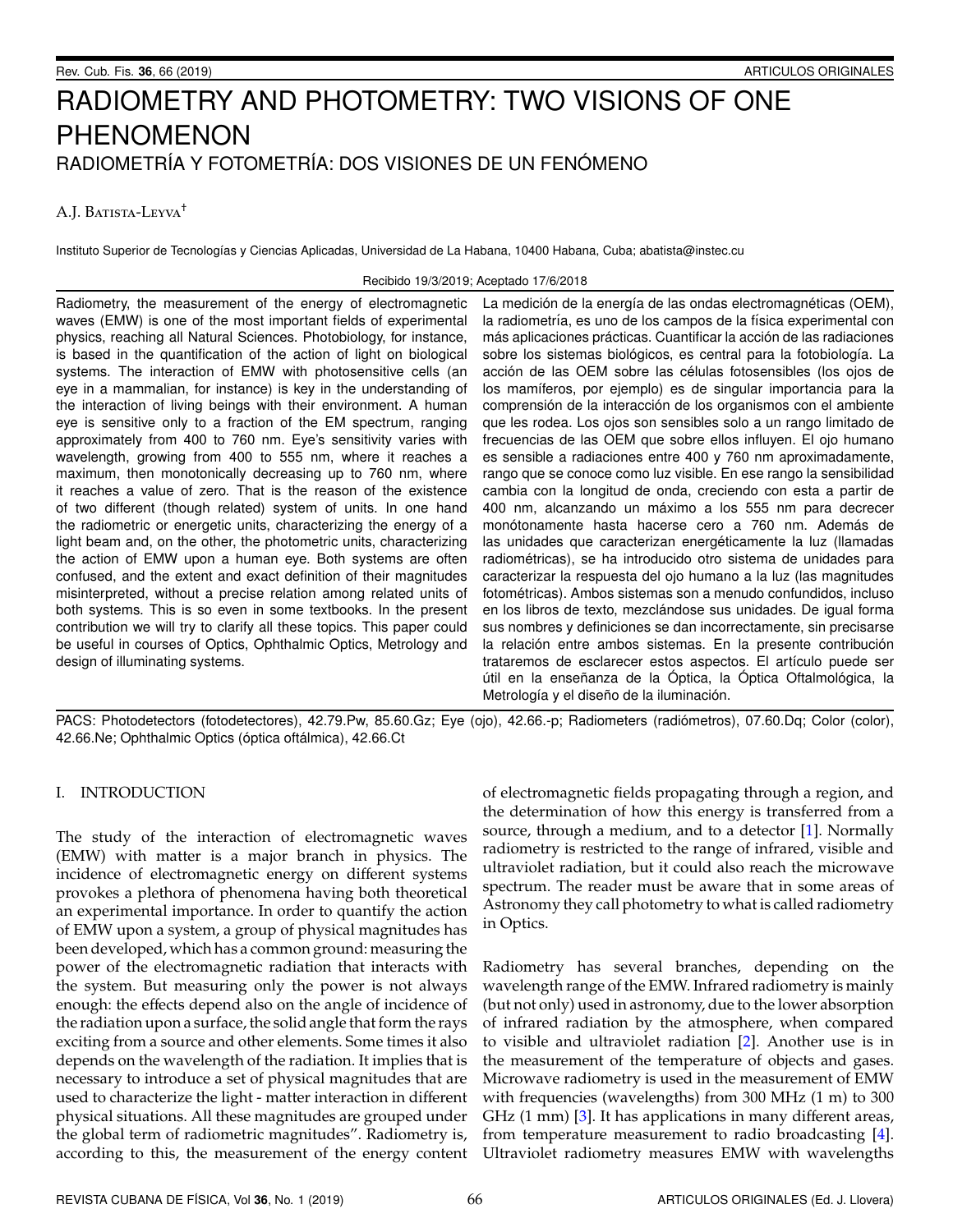from 10 nm to 400 nm [\[5\]](#page-6-4) and has among it main purposes the determination of the doses absorbed due to sun light and clinical procedures [\[6\]](#page-6-5).

are also used in the literature. Derived from this magnitude are defined:

Visible and near-visible radiometry measures the power (and related quantities) of light in a range of wavelength for which a human eye could develop visual sensations. Though the spectral range of visibility changes from person to person, it approximately reaches wavelengths from 400 nm to 760 nm, while the near visible range spans approximately from 360 - 830 nm [\[1,](#page-6-0) [7\]](#page-6-6). The objective measurement of these EMW is the same in all range of wavelengths and consists in determining the output of a detector, calibrated previously at different energies and wavelengths. But the human eye has different physiological responses to different wavelengths. Its sensitivity reaches a maximum at 555 nm and decreases to zero for wavelengths bellow 400 nm and above 760 nm, approximately. Though this effect is subjective, because is related with human perception, it has a great importance for color industry, Ophthalmology, illumination design, art and other areas where the visual sensation is central. Due to this reason, a separated set of physical magnitudes has been developed to deal with the measurement of light, considering its action upon a human eye. This set is known as "photometric system of units".

As important as this subject is, in physics textbooks it is most of times poorly treated, varying the name and definition of the units from one book to another. It is also omitted the way to calculate or measure the photometric quantities starting from the radiometric ones. The aim of the present contribution is to define precisely both systems of units, emphasizing on their relation and practical applications. To facilitate its use in different countries, the names of different units when defined will be given in English and in Spanish (in brackets). This paper could be useful in courses of Optics, Ophthalmic Optics, Metrology and design of illuminating systems.

# II. RADIOMETRIC MAGNITUDES

There exist two kind of radiometric magnitudes. The first one does not take into account the spectral composition of the light, measuring only its overall power or related units. By this reason these are called integral magnitudes. The second set expresses the power and related units for a narrow interval of wavelengths and are termed spectral magnitudes. We will use in what follows the recommendations of the International Standard Office of using the suffix e (for energetic) to distinguish the radiometric units. Also the spectral units are distinguished by a suffix  $\lambda$ , though sometimes the dependence with the wavelength could be specified putting  $\lambda$  into brackets. Another specification that is rarely used is the suffix  $\Omega$  for directional units. Readers must be aware of the fact that all the formulae developed below are valid in the approximation of geometrical optics.

*Integral Radiometric Magnitudes:* The fundamental radiometric magnitude is the radiant energy (energía radiante) and is defined as the energy of the EMW. In the International System of Units is measured in Joules (J). The common symbol is *Q<sup>e</sup>* , though other symbols (as *W<sup>e</sup>* or *Ee*)

- **■** *Radiant Flux*  $Φ_e$  (Flujo de energía radiante o flujo radiante): Radiant energy emitted, reflected, transmitted or received per unit time, and is measured in watt (W). This is the power transported by the EMW. If we are dealing with an isotropic source (emitting equal amounts of energy per second in all directions) it is possible to determine the radiant flux measuring the energy arriving to an unit area perpendicular to the flux, and dividing this amount by the time the process takes. If, on the contrary, the flux is anisotropic it is necessary to divide the illuminated field in areas small enough to consider the radiant flux dΦ*<sup>e</sup>* as uniform, being the total flux the sum of its value over all the differential areas:  $\Phi_e = \int_S d\Phi_e$ .
- *Radiant intensity Ee*,<sup>Ω</sup> (Intensidad radiante): Is the radiant flux emitted, reflected, transmitted or received, per unit solid angle. As the suffix indicates, it is a directional quantity. Is measured in watt per steradian (W·sr<sup>−</sup><sup>1</sup> ). This unit is of paramount importance for defining the photometric units. Remember, the suffix  $\Omega$  could be omitted. The luminous flux of a source is a magnitude that characterizes it, though it could be increased or decreased by optical means: focusing the light of the source with convergent lenses will increase *Ee* . An HeNe laser, for instance, has a small radiant flux (is a low power light source), but has a huge radiant intensity, due to its extremely focused beam.
- *Irradiance I<sup>e</sup>* (Irradiancia) Radiant flux received by a surface per unit area. Its unit is watt per square meter (W·m<sup>−</sup><sup>2</sup> ). In Optics, this is the fundamental observable, and is calculated as the average value of the modulus of the Poynting vector in a time lapse much larger than the period of the EMW:  $I_e = \langle |\vec{S}| \rangle_\tau$ ,  $\tau \ll T$ . In some textbooks is erroneously termed intensity. For a point like source, the irradiance decreases with the square of the distance between the source and the point where it is measured.
- *Radiance Le*,<sup>Ω</sup> (Radiancia) Radiant flux emitted, reflected, transmitted by a surface, per unit solid angle per unit projected area. Measured in watt per steradian per square meter (W·sr<sup>-1</sup>·m<sup>-2</sup>). If the source is not isotropic, the radiation field most be divided in differential solid angles, small enough to consider the radiance constant, and then integrate over all the illuminated region.
- *Radiosity J<sup>e</sup>* (Radiancia emitida) Radiant flux leaving a surface per unit area. It includes the emitted, reflected and transmitted electromagnetic radiation. Its unit is watt per square meter (W·m<sup>−</sup><sup>2</sup> ).
- *Radiant exitance*  $M_e$  (Excitancia radiante o luminosidad) Radiant flux emitted by a surface, being the emitted component of the radiosity. Is obviously measured in  $W·m^{-2}$ .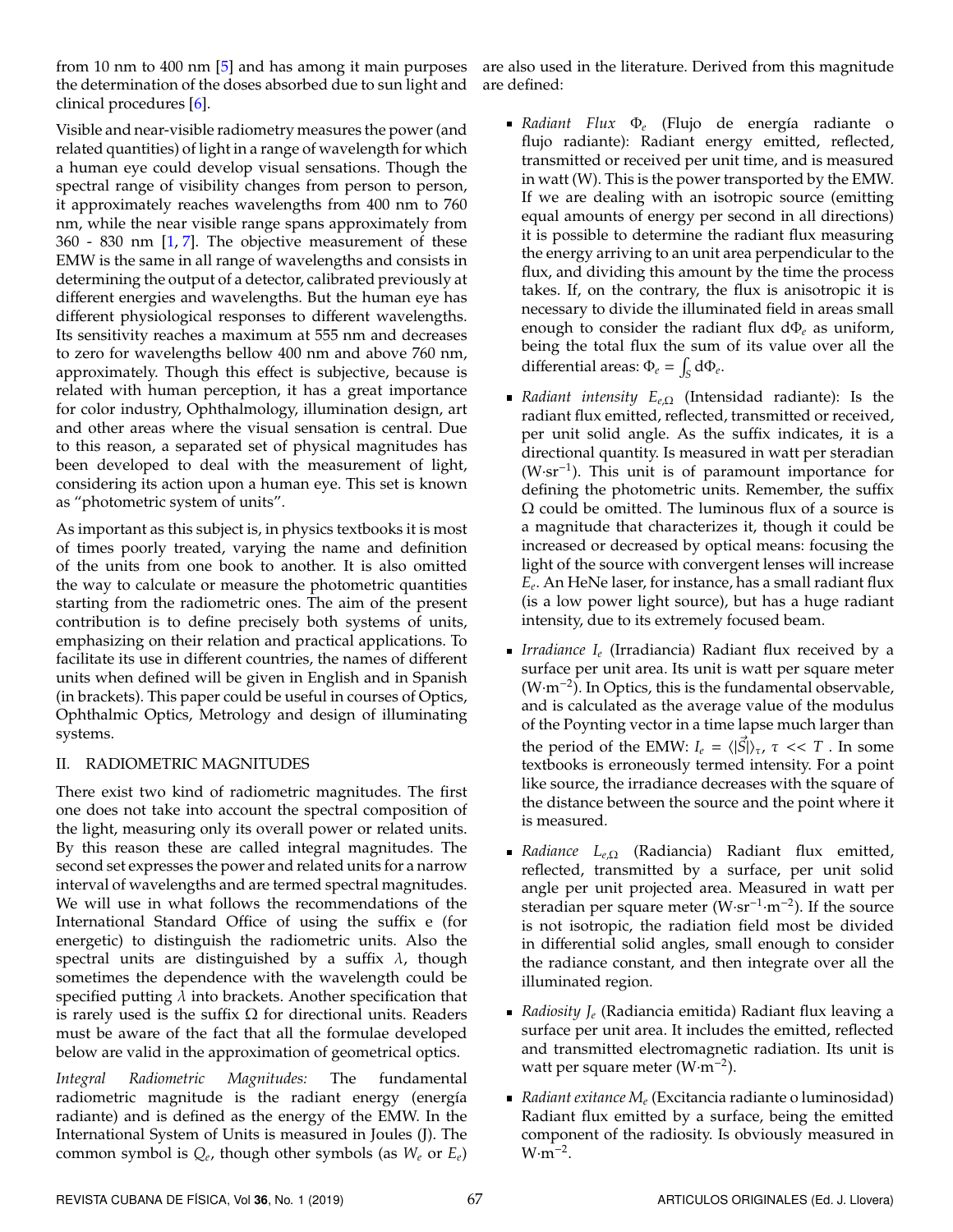These are the most frequently used magnitudes. For a complete list of radiometric units, the reader is invited to check reference [\[8,](#page-6-7) [9\]](#page-6-8).

*Spectral radiometric magnitudes:* This set of magnitudes is related with the distribution of the energy transported by the EMW along the wavelength (or frequency) spectrum spanned by it, the so called spectral distribution. In order to characterize this distribution, a density function has to be defined. There are two possibilities, the first one is to determine the density for an infinitesimal interval of wavelengths  $(d\lambda)$ , the second for an infinitesimal interval of frequencies (dv). As  $\lambda \cdot v = c$  both magnitudes are related by the expression

<span id="page-2-2"></span>
$$
d\lambda = \frac{c}{v^2} dv,
$$
 (1)

where a minus sign has been ignored; it only indicates that  $\lambda$ increases when  $\nu$  diminishes.

The first spectral magnitude is the *spectral flux* (densidad espectral de flujo) defined as the radiant flux per unit frequency or wavelength. The first is defined as

$$
\Phi_{e,\nu} = \Phi_e(\nu) = \frac{\mathrm{d}\Phi_e}{\mathrm{d}\nu},\tag{2}
$$

measured in W⋅Hz<sup>-1</sup>.

The radiant flux per unit wavelength is defined as:

$$
\Phi_{e,\lambda} = \Phi_e(\lambda) = \frac{\mathrm{d}\Phi_e}{\mathrm{d}\lambda},\tag{3}
$$

measured in W·m<sup>−</sup><sup>1</sup> . In some books it is often used the (incorrect) form W/nm. Note that this last form, though expresses correctly the definition, is not correct from the point of view of the standard organizations, as expressed in Ref. [\[10\]](#page-6-9).

Other spectral magnitudes are:

- *Spectral intensity Ee*,Ω,ν or *Ee*,Ω,λ (Intensidad radiante espectral) is the radiant intensity per unit frequency or wavelength. The first one is measured in  $W \cdot sr^{-1} \cdot Hz^{-1}$ . The latter is commonly measured in W⋅sr<sup>-1</sup>⋅m<sup>-1</sup> or  $(incorrectly) W·sr^{-1}·nm^{-1}.$
- *Spectral irradiance Ie*,ν or *Ie*,λ (Irradiancia espectral) Irradiance of a surface per unit frequency or wavelength. The units are W·m<sup>-2</sup>·Hz<sup>-1</sup> and W·m<sup>-3</sup>, which means watt per unit area per unit wavelength, not watt per unit volume.
- *Spectral radiance Le*,Ω,ν or *Le*,Ω,λ (Radiancia espectral) Radiance of a surface per unit frequency or wavelength. The latter is commonly measured in W⋅sr<sup>-1</sup>⋅m<sup>-2</sup>⋅nm<sup>-1</sup> or in the more appropriate form W·sr<sup>-1</sup>·m<sup>-3</sup>. In terms of frequency the units are  $W·sr^{-1}·m^{-2}·Hz^{-1}$ .
- *Spectral radiosity Je*,ν or *Je*,λ (Radiancia emitida espectral) Is the radiosity of a surface per unit frequency or wavelength. Units are W·m<sup>-2</sup>·Hz<sup>-1</sup> or W·m<sup>-3</sup>.

The reader could derive other spectral quantities following the definitions above. It is important to recall that the suffix should be used only to avoid confusions. If the context is clear, suffix could be eliminated. It is usually preferred to write the wavelength or the frequency dependence of the magnitude as a function instead of a suffix  $(I_e(\lambda))$  instead of *Ie*,λ, for instance).

#### *II.1. Relation between integral and spectral radiometric magnitudes*

As far as the spectral quantities are the value of the quantity in a narrow (infinitesimal) range of frequencies or wavelengths, they act as a density function, so the relation (using as an example the irradiance) is

<span id="page-2-0"></span>
$$
I_e(\lambda) = \frac{\mathrm{d}I_e}{\mathrm{d}\lambda}.\tag{4}
$$

Due to the above mentioned relation  $\lambda \cdot \nu = c$ , it is easy to obtain that

$$
I_e(\lambda) = \frac{\nu^2}{c} I_e(\nu),
$$
\n(5)

which is equivalent to

$$
\lambda I_e(\lambda) = \nu I_e(\nu). \tag{6}
$$

Starting from the above equations, the following useful relations are easily obtained

$$
I_e = \int_0^\infty I_e(\lambda) d\lambda = \int_0^\infty I_e(\nu) d\nu,
$$
\n(7)

<span id="page-2-1"></span>or

$$
I_e = \int\limits_0^\infty \lambda I_e(\lambda) d\ln\lambda = \int\limits_0^\infty \nu I_e(\nu) d\ln\nu.
$$
 (8)

Similar procedure could be applied to all the radiometric units. Eqs. [\(4-](#page-2-0)[8\)](#page-2-1) were derived for vacuum. In another medium with refraction index *n*, [\(1\)](#page-2-2) changes to

$$
dv = \frac{c}{n\lambda^2}d\lambda,\tag{9}
$$

This correction must be introduced to other relations.

#### III. HUMAN VISION

The process of human vision is very complex, and includes physical, physiological and psychological phenomena. The physical part is the path of light rays through the cornea, a limiting aperture (iris), the lens or crystalline and the vitreous humor, to be ideally focused on the retina. There, the light energy is transformed by a complex system of biochemical reactions, occurring in the sensitive cells, into a nervous signal that travels to the brain by the optical nerve.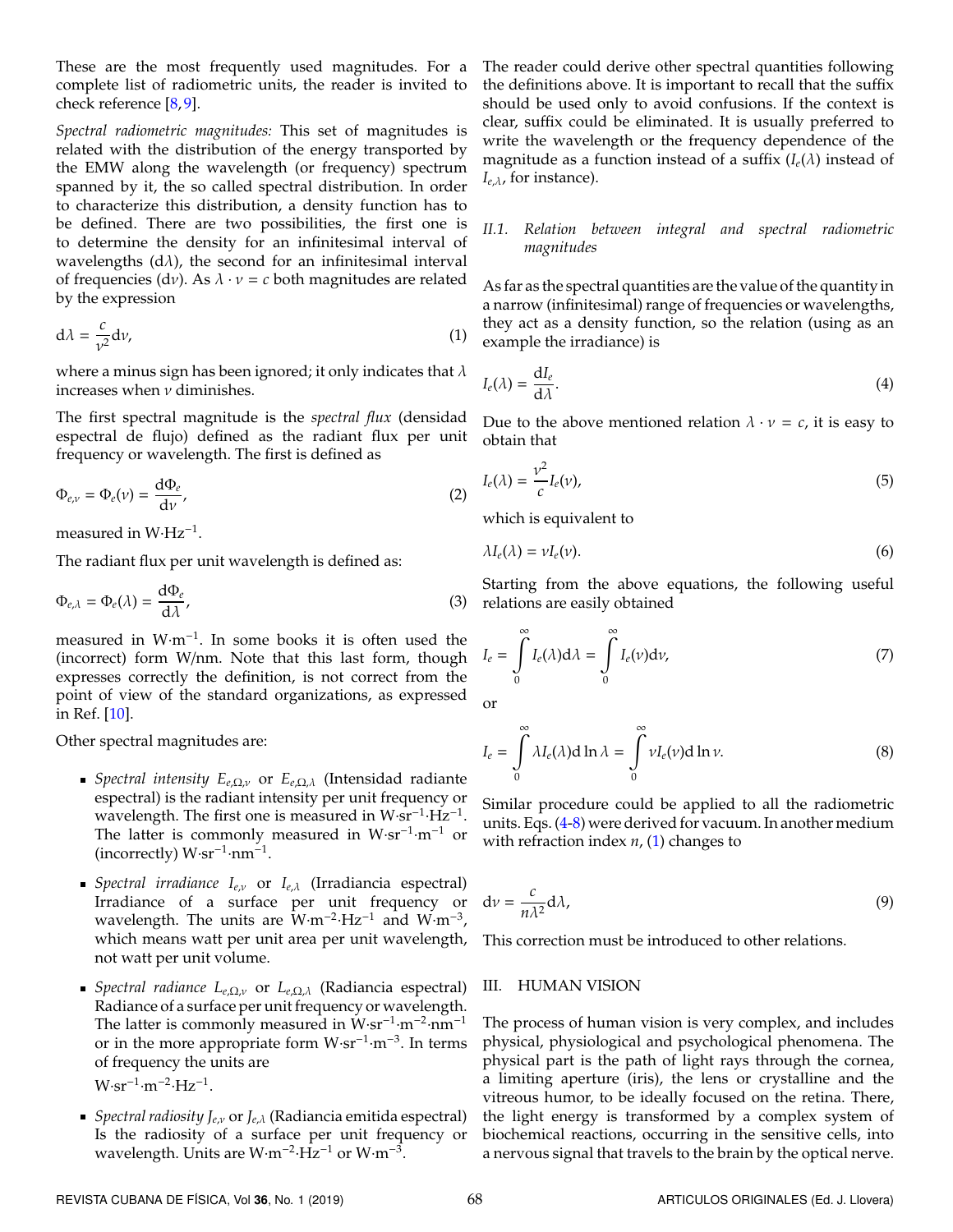In the visual cortex of the brain, the signals are interpreted according to the previous experience of the subject, to understand the forms of the objects as well as the contexts where they are.

A human eye does not perceive equally all the wavelengths contained in a light beam arriving to retina. A normal eye has its maximum sensibility for monochromatic light with wavelength  $\lambda_m = 555$  nm ( $v_m = 5.401 \cdot 10^14$  Hz). It means that two monochromatic beams having equal radiant flux, one of them with  $\lambda_1 = \lambda_m$  and the other with  $\lambda_2 \neq \lambda_m$  would be perceived differently by a normal eye, in such a way that the beam with  $\lambda_m$  would be seen as more bright. The larger the difference between  $\lambda_m$  and  $\lambda_2$ , the fainter is seen the later beam, until for a limiting value of wavelength the eye looses its sensitivity: the light does not provoke a visual sensation. These limits are different from person to person and change with age, but conventionally are located at 400 nm (below which is the ultraviolet zone) and 760 nm (above which is infrared). The so called enhanced visual zone is located between 360 and 830 nm [\[1\]](#page-6-0).

An experiment to quantify this effect could be schematically described as follows: the person subject of the experiment sees with only one eye the beams  $\lambda_1$  and  $\lambda_m$  alternatively. Let us suppose that initially the radiant flux of both beams is equal,  $\Phi_{e,i}(\lambda_1) = \Phi_e(\lambda_m)$ . It is obvious that the first beam is perceived fainter by the eye. Then, its radiant flux is increased until (for a given value  $\Phi_{e,f}(\lambda_1)$ )the subject finally declares that sees both beams equally intense. The value of  $\Phi$ <sub>e, *f*</sub>( $\lambda$ <sub>1</sub>) is registered, and the experiment is repeated for another wavelength. At the end of the experiment there is a table of values of radiant flux for different  $\lambda$  at which these radiations are seen equally intense when compared with λ*m*. The eye sensitivity function (función visibilidad), also known as luminous efficiency function is defined as

$$
V(\lambda) = \frac{\Phi_e(\lambda_m)}{\Phi_{e,f}(\lambda)}.
$$
\n(10)

It is obvious from the definition that  $V(\lambda) \leq 1$ , being equal for  $\lambda = \lambda_m$ . The actual procedure to construct  $V(\lambda)$  includes the repetition of this experiment for a great number of young healthy eyes. The average values has been declared by agreement as the photopic spectral luminous efficiency function by the International Committee of Illumination (or CIE, the French acronym of Commission Internationale de l'Eclairage). These values are periodically rectified to include new experimental data.

The word photopic indicates vision in bright light, as opposed to scotopic, related with vision in dim light. The cells of the retina responsible for this photopic response are called cones. There are three different types of cones, having maximum sensitivity in the range of red, green and blue, respectively. From the combined response of the three types of cells, the brain determines the color of incident light.

The retina also contains another type of photosensitive cells, the rods. Under low light, cones are almost blind and only rods are responsible of vision. The curve constructed in this illumination condition is known as scotopic efficiency function. The maximum of this curve is shifted to lower wavelengths (approximately 507 nm). In an intermediate range of irradiances (the so called mesopic vision) does not exists an accepted standard.

<span id="page-3-0"></span>

Figure 1. Photopic and scotopic eye sensitivity curves for a young healthy eye (CIE standard observer, see text).

In Fig. [1](#page-3-0) the photopic and scotopic average response curves of a normal eye (the so called CIE standard observer) are represented. It is important to remember that it is not an analytic elementary function; the continuous line is only a spline connecting the isolated measured points. In the appendix the reader could find a Table of both photopic and scotopic eye efficiency functions.

#### IV. PHOTOMETRIC SYSTEM OF UNITS AND THEIR MEASUREMENT

<span id="page-3-1"></span>When the measurements of light beams is focused in their visual effect, it is obvious that their energetic description is not enough. New magnitudes have to be introduced in order to correctly describe the interaction light - eye. The set of units are analogous to energetic ones, only are weighted by the wavelength dependence of eye response  $V(\lambda)$ .

### *IV.1. Photometric magnitudes*

The fundamental magnitude in photometry is the *luminous intensity*  $I_v(\lambda)$  (intensidad luminosa). It is defined as the radiant intensity emitted by a light source, weighted according to the visual sensation it provokes. Its unit is named candela (also candela in Spanish, it is a fundamental unit of the International System), being one candela (not candle, the name of the unit has changed) the luminous intensity in a given direction of a source emitting monochromatic radiation of 540 THz (555.016 nm) having a radiant intensity of 1/683.002 W/sr.

Note that the definition does not use the maximum of  $V(\lambda)$ , but a very close wavelength. The suffix  $v$  is used for all photometric units to avoid confusion. The candela is abbreviated as cd. Usually the constant in the definition is rounded to 683.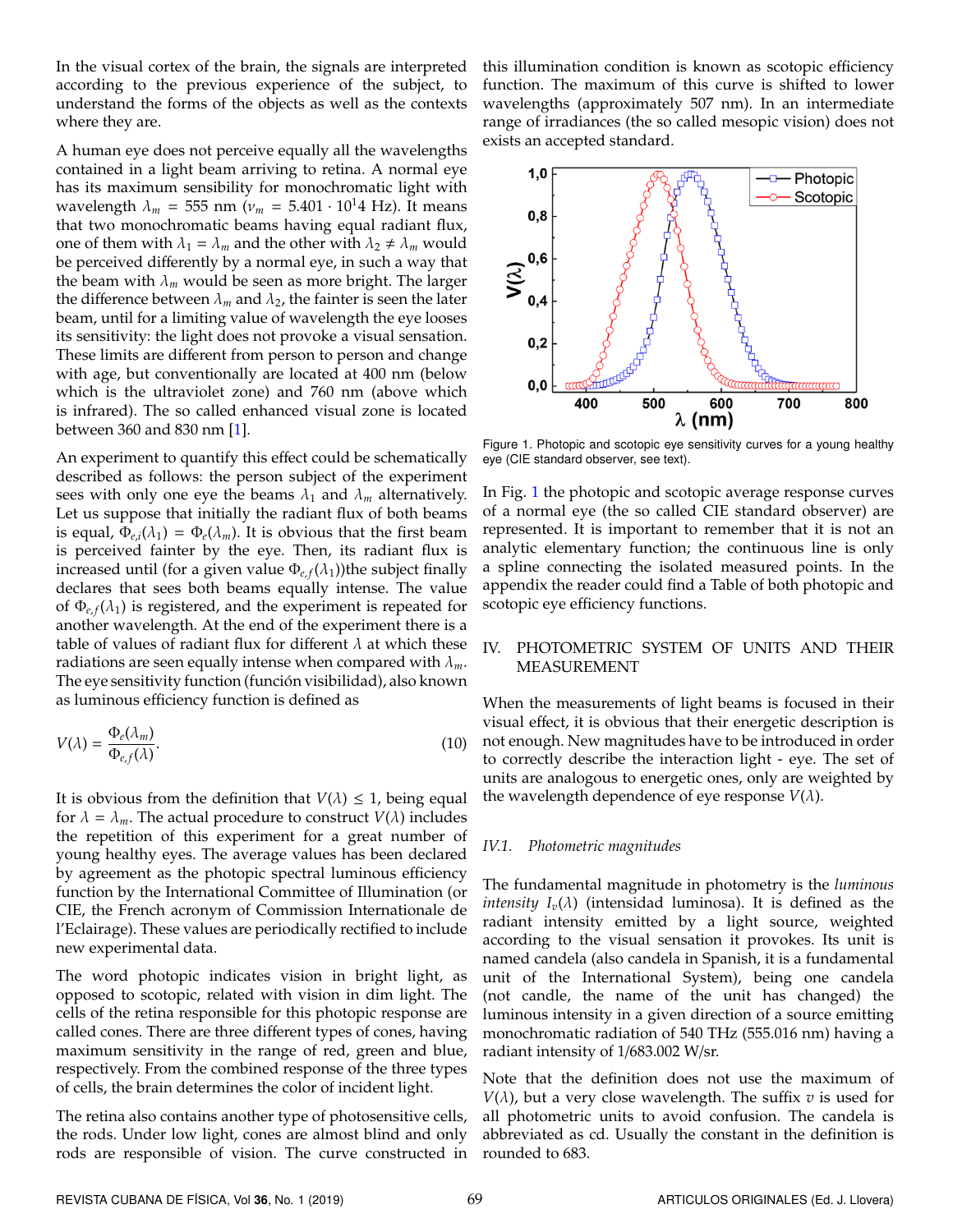The second photometric magnitude is the *luminous*  $flux \Phi_v(\lambda)$ (flujo luminoso). This is the radiant flux weighted according to its visual sensation. It is the product of the luminous intensity by the solid angle it is emitted. Its unit is named lumen (lm), which relates to candela as

<span id="page-4-0"></span>
$$
\Phi_v(\lambda) = I_v(\lambda) \cdot \Omega, \qquad \to \qquad 1 \text{lm} = 1 \text{cd} \cdot \text{sr}. \tag{11}
$$

Comparing the definitions of luminous intensity and luminous flux, it is easy to see that a light beam with  $\nu = 540$ THz having a luminous flux of 1 lm has a radiant flux Φ*<sup>e</sup>* = 1/683 W. It means that one Watt of this light creates a luminous flux of 683 lm. As far as the luminous flux is easier to measure than the luminous intensity, [\(11\)](#page-4-0) is used to define the standard of the unit candela, as will be seen below.

<span id="page-4-1"></span>What if the wavelength is another, say  $\lambda \neq \lambda_m$ ? In this case the visual sensation will be lower, by a factor determined by the sensitivity function. From Eq. [\(10\)](#page-3-1)

$$
\Phi_v(\lambda) = V(\lambda) \cdot \Phi_e(\lambda_m) = 683 \cdot V(\lambda) \cdot \Phi_e(\lambda). \tag{12}
$$

Note that the constant 683 in [\(12\)](#page-4-1) has dimensions of  $\text{Im}\cdot W^{-1}$ . It is called the maximum spectral luminous efficacy (eficacia luminosa espectral máxima) of radiation for photopic vision, Km;ph =  $683 \text{ lm} \cdot \text{W}^{-1}$ . In situations of low illumination, the scotopic constant  $K_{m,sc} = 1700 \text{ lm} \cdot \text{W}^{-1}$  has to be used. For the intermediate or mesopic regime no standard value has been defined.

Other photometric magnitudes are:

*Illuminance*  $E_v$  (Iluminación) Luminous flux per unit area arriving at a surface perpendicular to it.

$$
E_v = \frac{\Phi_v}{S}.\tag{13}
$$

The unit is named lux (lx).  $1 \text{ lx} = 1 \text{ lm} \cdot \text{m}^{-2}$ . This is the photometric equivalent of irradiance.

*Luminance L<sup>v</sup>* (Luminancia) Is the luminous intensity per unit area emitted by a source perpendicular to its surface.

$$
L_v = \frac{I_v}{S}.\tag{14}
$$

Its unit is some times named nitio (nt), 1 nt =  $1$  cd·m<sup>-2</sup>, though the name has fallen in disuse. This magnitude is related with the photometric magnitude radiance.

*Luminous exitance M<sup>v</sup>* (Emitancia luminosa) Luminous flux emitted per unit area of a surface perpendicular to it.

$$
M_v = \frac{\Phi_v}{S}.\tag{15}
$$

the unit is also the lux (lx). Photometric equivalent of radiant exitance.

 $\blacksquare$  *Luminous exposure*  $H_v$  (exposición luminosa) Is the time integral of illumination, measured in lx·s.

<span id="page-4-4"></span>The general relation between radiometric (Rad) and photometric (Phot) magnitudes, for monochromatic light of wavelength  $\lambda$  is

$$
Phot = 683 \cdot V(\lambda) \cdot Rad.
$$
 (16)

In case we are dealing with polychromatic radiation it is necessary to integrate the contribution of each interval of wavelengths of the spectral distribution spanned by the radiometric quantity, to obtain the photometric one.

<span id="page-4-2"></span>For instance, a luminous beam with an spectral irradiance  $I_e(\lambda)$  illuminates a surface with an illuminance

$$
E_v = K_m \int_{\lambda_{min}}^{\lambda_{max}} I_e(\lambda) V(\lambda) d\lambda.
$$
 (17)

In [\(17\)](#page-4-2) the integration interval extends to all the wavelengths included in the visible range  $\lambda_{min} = 400$  nm,  $\lambda_{max} = 760$  nm. Of course, the actual range could be a subset of the visible, and the limits could be narrower. There exists situations where the extended visible range should be used.

To calculate the integral of [\(17\)](#page-4-2) it is important to remember that  $V(\lambda)$  does not have an analytic expression, so the integral must be calculated numerically, using the equation

<span id="page-4-3"></span>
$$
E_v = K_m \sum_{i=1}^n I_e(\lambda_i) V(\lambda_i) \Delta \lambda.
$$
 (18)

If Table [IV.1](#page-5-0) is used to calculate the corresponding photometric magnitude via Eq. [\(18\)](#page-4-3), i goes from 1 to 80, and the  $V(\lambda_i)$  are taken from the photopic or scotopic column, depending on the conditions and  $\Delta \lambda = 5$  nm. The tabulated values of  $V(\lambda_i)$  has been determined by CIE at 1 nm increments. An interpolation process must be used if a finer mesh is needed.

The relation between irradiance and illumination is particularly important, because some times you have an instrument to measure illuminance and need the value of irradiance or vice versa as in Ref. [\[12\]](#page-6-10), where a cellphone is used to test Mallus law and to record the diffraction pattern of a green laser monochromatic light through a thin long slit. In the second case it is easy to test, applying [\(16\)](#page-4-4) that  $I_e(\lambda_{laser}) \propto E_e(\lambda_{laser})$ . As long as the equation that describes the irradiance distribution could be written in terms of the irradiance of the light diffracted according to a given angle  $\varphi$ divided by the irradiance of the central maximum, is simple to find that  $I_e(\varphi)/I_0 \propto E_e(\varphi)/E_0$ .

In case of a polychromatic source, there are two possibilities, firstly, the light emitted by the source is a superposition of some discrete spectral lines, a lamp of sodium or mercury, for instance. For each of the discrete wavelengths the irradiance is proportional to the illuminance, being the integral quantities also proportional.

The second possibility occurs when the light source emits a continuous spectrum, and the light does not travel through a dispersing system, as in Ref. [\[12\]](#page-6-10) when studying Malus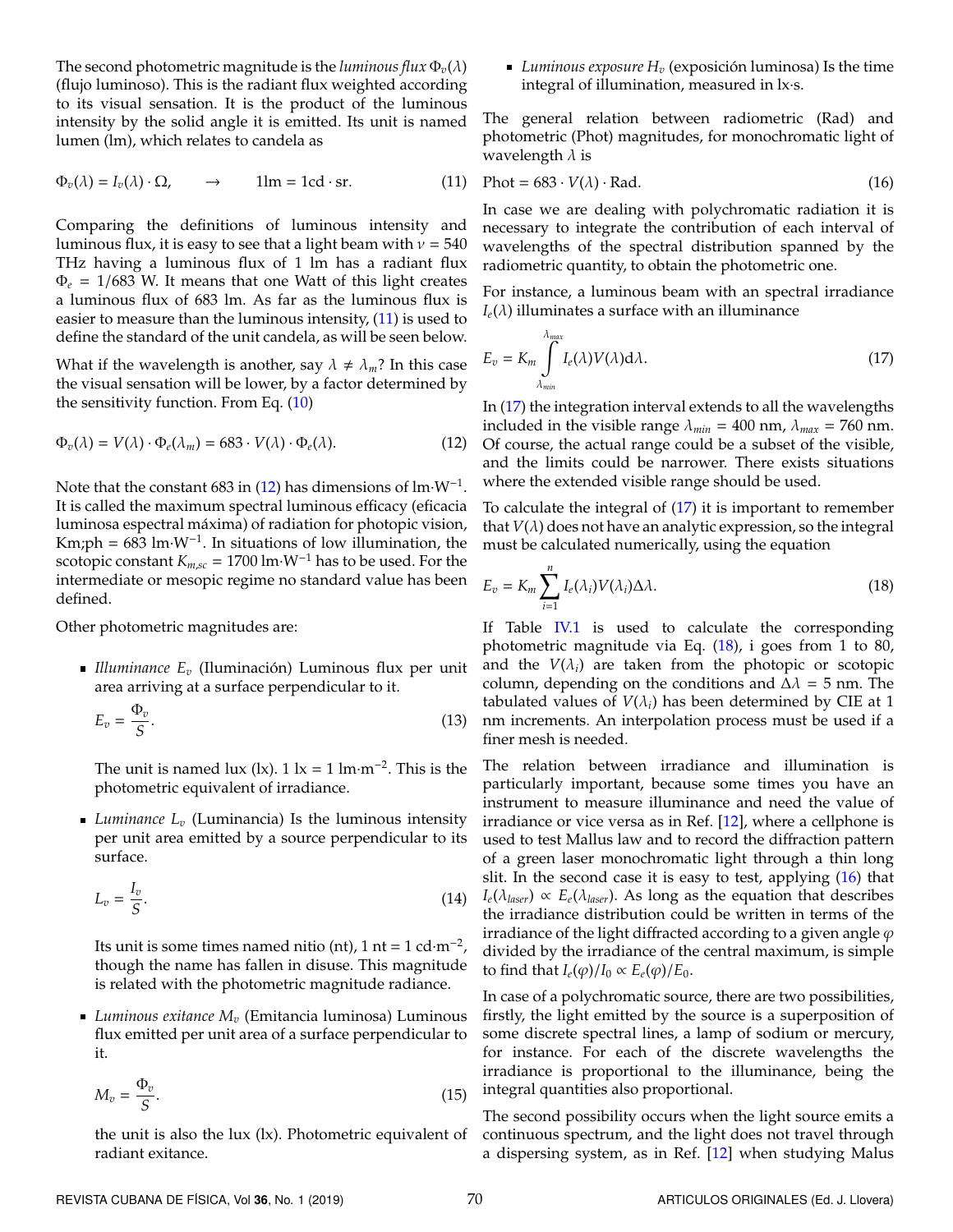<span id="page-5-0"></span>law. Even in this case, considering that  $I_e(\lambda)$  is a continuous function we could apply the mean value theorem to [\(17\)](#page-4-2) and obtain

$$
I_e(\lambda_{av}) = \frac{E_v}{K_m \int_{\lambda_{min}}^{\lambda_{max}} V(\lambda) d\lambda'},
$$
\n(19)

where  $\lambda_{av} \in (\lambda_{min}, \lambda_{max})$ . This means that the action of the polychromatic source creates an illumination equal to that of a monochromatic source of wavelength λ*av* and irradiance given by [\(19\)](#page-5-0). Again the irradiance is proportional to illumination.

Table 1. Photopic and Scotopic Spectral Luminous Efficiency Functions.

| $\lambda$ (nm) | Phot    | Scot    | $\lambda$ (nm) | Phot    | Scot    |
|----------------|---------|---------|----------------|---------|---------|
| 375            | 0.00002 |         | 575            | 0.91540 | 0.16020 |
| 380            | 0.00004 | 0.00059 | 580            | 0.87000 | 0.11212 |
| 385            | 0.00006 | 0.00111 | 585            | 0.81630 | 0.08990 |
| 390            | 0.00012 | 0.00221 | 590            | 0.75700 | 0.06550 |
| 395            | 0.00022 | 0.00453 | 595            | 0.69490 | 0.04690 |
| 400            | 0.00040 | 0.00929 | 600            | 0.63100 | 0.03315 |
| 405            | 0.00064 | 0.01852 | 605            | 0.56680 | 0.02312 |
| 410            | 0.00121 | 0.03484 | 610            | 0.50300 | 0.01593 |
| 415            | 0.00218 | 0.06040 | 615            | 0.44120 | 0.01088 |
| 420            | 0.00400 | 0.09660 | 620            | 0.38100 | 0.00737 |
| 425            | 0.00730 | 0.14360 | 625            | 0.32100 | 0.00497 |
| 430            | 0.01160 | 0.19980 | 630            | 0.26500 | 0.00334 |
| 435            | 0.01684 | 0.26250 | 635            | 0.21700 | 0.00224 |
| 440            | 0.02300 | 0.32810 | 640            | 0.17500 | 0.00150 |
| 445            | 0.02980 | 0.39310 | 645            | 0.13820 | 0.00101 |
| 450            | 0.03800 | 0.45500 | 650            | 0.10700 | 0.00068 |
| 455            | 0.04800 | 0.51300 | 655            | 0.08160 | 0.00046 |
| 460            | 0.06000 | 0.56700 | 660            | 0.06100 | 0.00031 |
| 465            | 0.07390 | 0.62000 | 665            | 0.04458 | 0.00021 |
| 470            | 0.09098 | 0.67600 | 670            | 0.03200 | 0.00015 |
| 475            | 0.11260 | 0.73400 | 675            | 0.02320 | 0.00010 |
| 480            | 0.13902 | 0.79300 | 680            | 0.01700 | 0.00007 |
| 485            | 0.16930 | 0.85100 | 685            | 0.01192 | 0.00005 |
| 490            | 0.20802 | 0.90400 | 690            | 0.00821 | 0.00004 |
| 495            | 0.25860 | 0.94900 | 695            | 0.00572 | 0.00003 |
| 500            | 0.32300 | 0.98200 | 700            | 0.00410 | 0.00002 |
| 505            | 0.40730 | 0.99800 | 705            | 0.00293 | 0.00001 |
| 510            | 0.50300 | 0.99700 | 710            | 0.00209 | 0.00001 |
| 515            | 0.60820 | 0.97500 | 715            | 0.00148 | 0.00001 |
| 520            | 0.71000 | 0.93500 | 720            | 0.00105 | 0.00000 |
| 525            | 0.79320 | 0.88000 | 725            | 0.00074 | 0.00000 |
| 530            | 0.86200 | 0.81100 | 730            | 0.00052 | 0.00000 |
| 535            | 0.91485 | 0.73300 | 735            | 0.00036 | 0.00000 |
| 540            | 0.95400 | 0.65000 | 740            | 0.00025 | 0.00000 |
| 545            | 0.98030 | 0.56400 | 745            | 0.00017 | 0.00000 |
| 550            | 0.99495 | 0.48100 | 750            | 0.00012 | 0.00000 |
| 555            | 1.00000 | 0.40200 | 755            | 0.00008 | 0.00000 |
| 560            | 0.99500 | 0.32880 | 760            | 0.00006 | 0.00000 |
| 565            | 0.97860 | 0.26390 | 765            | 0.00004 | 0.00000 |
| 570            | 0.95200 | 0.20760 | 770            | 0.00003 | 0.00000 |

#### *IV.2. Realization of the photometric units*

In order to experimentally define the photometric units, it is important to construct a standard. This is of paramount importance for the candela, which is a fundamental unit of the International System. There are two paths, one is

to construct a source which emits radiation with a fixed luminous intensity (a source standard) and the other is to construct a calibrated measurement system (a detectorbased standard).

The first method construct a luminous source in the following way. A cylinder filled with platinum (Pt) is heated using high frequency electric currents, until it reaches the fusion temperature of Pt, 2046.6 K. This temperature is kept constant along the cylinder. In this conditions, and with the geometry of the installation, each square centimeter of the cylinder emits 60 cd in the perpendicular direction. For a detailed description the reader is invited to see Ref. [\[11\]](#page-6-11), epigraph 8.

The second method consist in the construction of a calibrated sensor. The sensor is illuminated by a point-like source with a known relative spectral power distribution *S*(λ), usually one of the CIE Standard Illuminants, formed by a black body at a given temperature; illuminant A, for instance, is a black body at 2856 K.

The light of the source passes through a filter which mimics  $V(\lambda)$ . The action of the filter is to subtract for each range of wavelengths ∆λ centered at λ*<sup>i</sup>* the amount of power determined by  $V(\lambda_i)$ , calculated by [\(10\)](#page-3-1).

The absolute spectral power responsivity *s*(λ) (defined as the intensity of the electric current produced in the sensor per watt of incoming radiation, and measured in A/W) of the entire photometer is calibrated using a very precise light source; with these elements, the illuminance responsivity (in A/lx) of the detector is

<span id="page-5-1"></span>
$$
s_v = \frac{A \int_{\lambda_{min}}^{\lambda_{max}} S(\lambda) s(\lambda) d\lambda}{K_m \int_{\lambda_{min}}^{\lambda_{max}} S(\lambda) V(\lambda) d\lambda}.
$$
 (20)

In [\(20\)](#page-5-1) *A* is the area of a window in front of the detector that limits the amount of light arriving to it; this area is measured with a calibrated instrument. The distance between the light source and the aperture is fixed taking into account that the solid angle subtended from the source to the aperture should have a known value. In this way the responsivity in Ampere per lux could be converted to *A*/cd.

For a more detailed description of the detector standard of cd, visit the web page at the National Institute of Standards and Technology NIST, Ref. [\[13\]](#page-6-12). NIST has also developed a standard for the lumen [\[14\]](#page-6-13) as well as for other photometric units [\[15\]](#page-6-14).

#### V. CONCLUSIONS

In every experimental or theoretical situation in Optics it is important to understand the type of magnitude (radiometric or photometric) you are interested in, and the aim of the measurement or the calculation. The lack of precision leads to misunderstandings and ambiguities or, in worst cases, errors. Textbooks should be analyzed searching for this kind on errors before using them in a course.